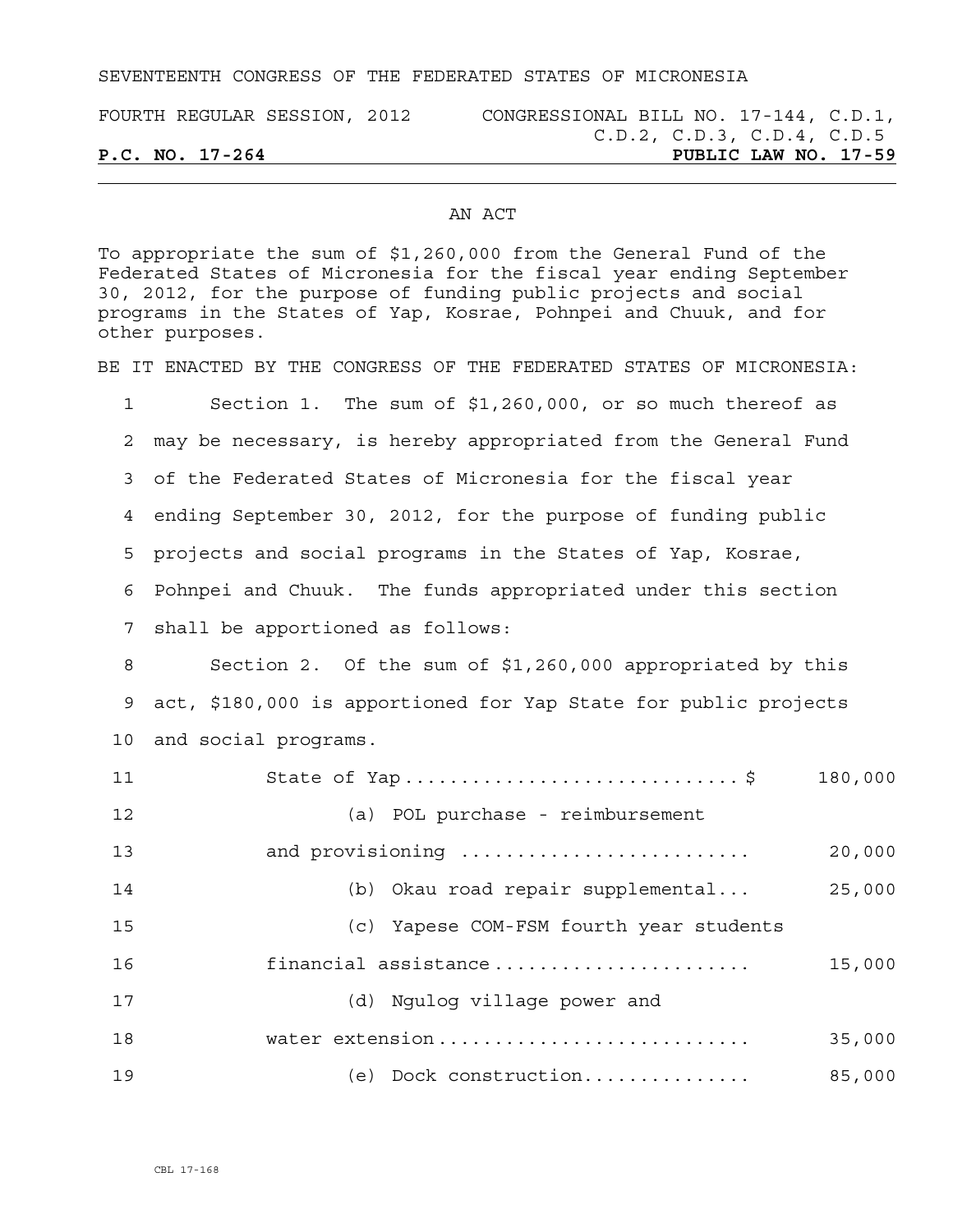| 1           | Section 3. Of the sum of \$1,260,000 appropriated by this  |  |
|-------------|------------------------------------------------------------|--|
| 2           | act, \$180,000 is apportioned for Kosrae State for public  |  |
| 3           | projects and social programs.                              |  |
| 4           | State of Kosrae\$<br>180,000                               |  |
| 5           | (a) Multipurpose building in Lelu<br>30,000                |  |
| 6           | (b) Vehicle purchase for                                   |  |
| 7           | Election District No. 1<br>20,000                          |  |
| 8           | (c) Kosrae High School Lunch Program<br>10,000             |  |
| $\mathsf 9$ | (d) Purchase of computers                                  |  |
| 10          | (desktops or laptops or I-pads)<br>10,000                  |  |
| 11          | (e) Kosrae Island Resource Management                      |  |
| 12          | Authority (KIRMA) subsidy<br>10,000                        |  |
| 13          | (f) Kosrae Conservation Society                            |  |
| 14          | Organization (KCSO) subsidy<br>10,000                      |  |
| 15          | (g) Pacific Island Development Bank                        |  |
| 16          | (Kosrae State equity share)<br>25,000                      |  |
| 17          | (h) Municipal Governments subsidies.<br>40,000             |  |
| 18          | 5,000<br>$(i)$ Aid to Non-public schools                   |  |
| 19          | (j) Walung High School students'                           |  |
| 20          | transportation program (Purchase of outboard               |  |
| 21          | motor, boat, POL and administrative cost)<br>20,000        |  |
| 22          | Section 4. Of the sum of \$1,260,000 appropriated by this  |  |
| 23          | act, \$360,000 is apportioned for Pohnpei State for public |  |
| 24          | projects and social programs.                              |  |
| 25          | 360,000<br>State of Pohnpei                                |  |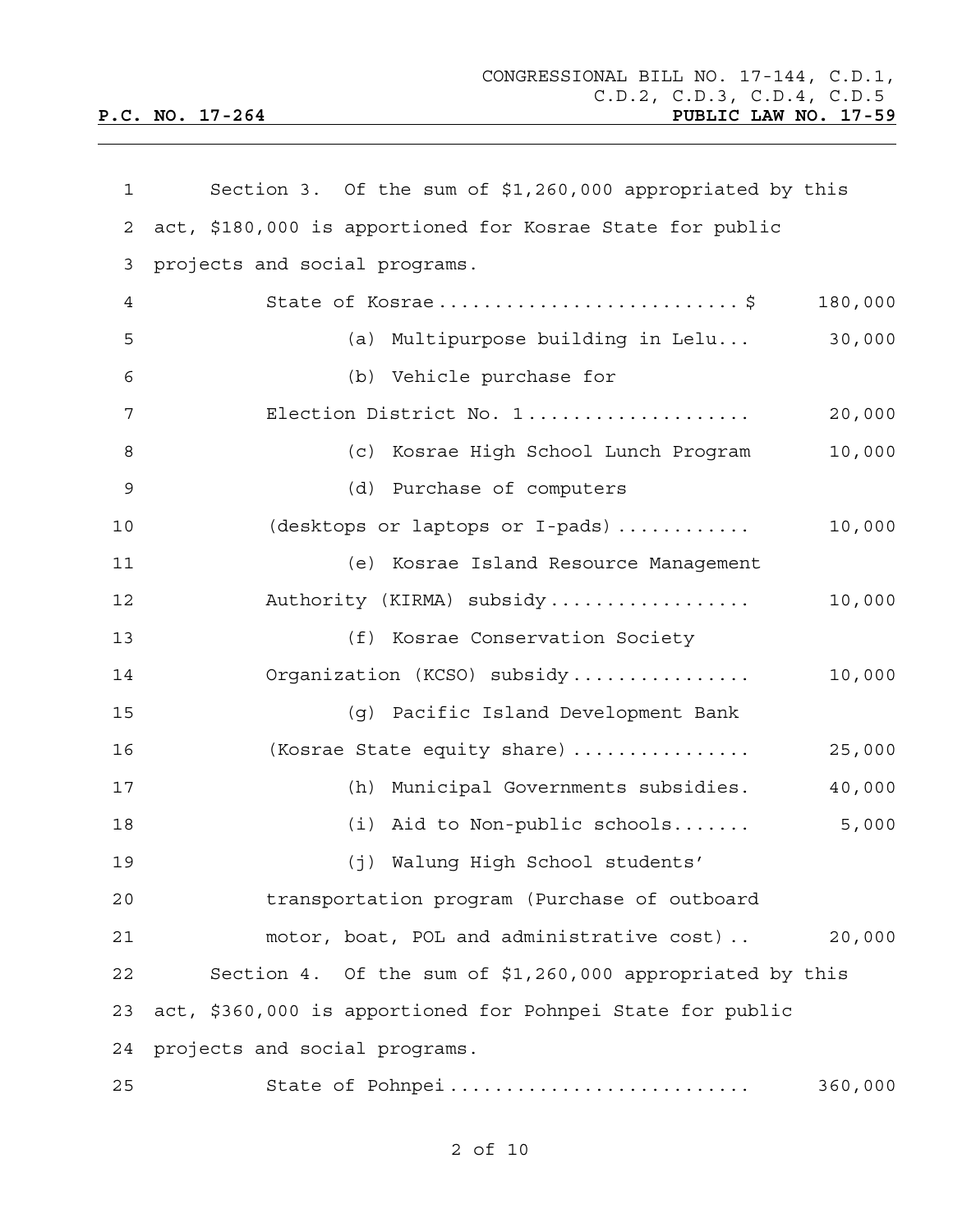| 1  | $(1)$ At-Large\$                           | 90,000 |
|----|--------------------------------------------|--------|
| 2  | (a) Sea cucumber export projects           |        |
| 3  | (Travel expenses for expert processers and |        |
| 4  | training for processors)                   | 30,000 |
| 5  | (b) Road repair projects                   |        |
| 6  | (Materials and equipment rentals)          | 20,000 |
| 7  | (c) School bus purchase, shipment          |        |
| 8  | duties, services                           | 15,000 |
| 9  | (d) Delegation constituents visit          | 10,000 |
| 10 | (e) Aid to Non-Public Schools              | 10,000 |
| 11 | (f) Pohnpei traveller's guide              |        |
| 12 | development and printing                   | 5,000  |
| 13 | (2) Election District No. 1                | 90,000 |
| 14 | (a) Purchase of sailing materials          | 20,000 |
| 15 | (b) Contribution for Sports                |        |
| 16 | equipment/activities                       | 10,000 |
| 17 | (c) Road Improvement                       | 60,000 |
| 18 | (3) Election District No. 2                | 90,000 |
| 19 | (a) Purchase of Police vehicle             |        |
| 20 | and accessories                            | 40,000 |
| 21 | (b) Access road and site clearance -       |        |
| 22 | Enipein Pah, Kitti                         | 12,500 |
| 23 | (c) Civic Center - Nanpahlap,              |        |
| 24 | Madolenihmw                                | 10,000 |
| 25 | Water Tank-Dioan, Kitti (Ni Kahng)<br>(d)  | 5,000  |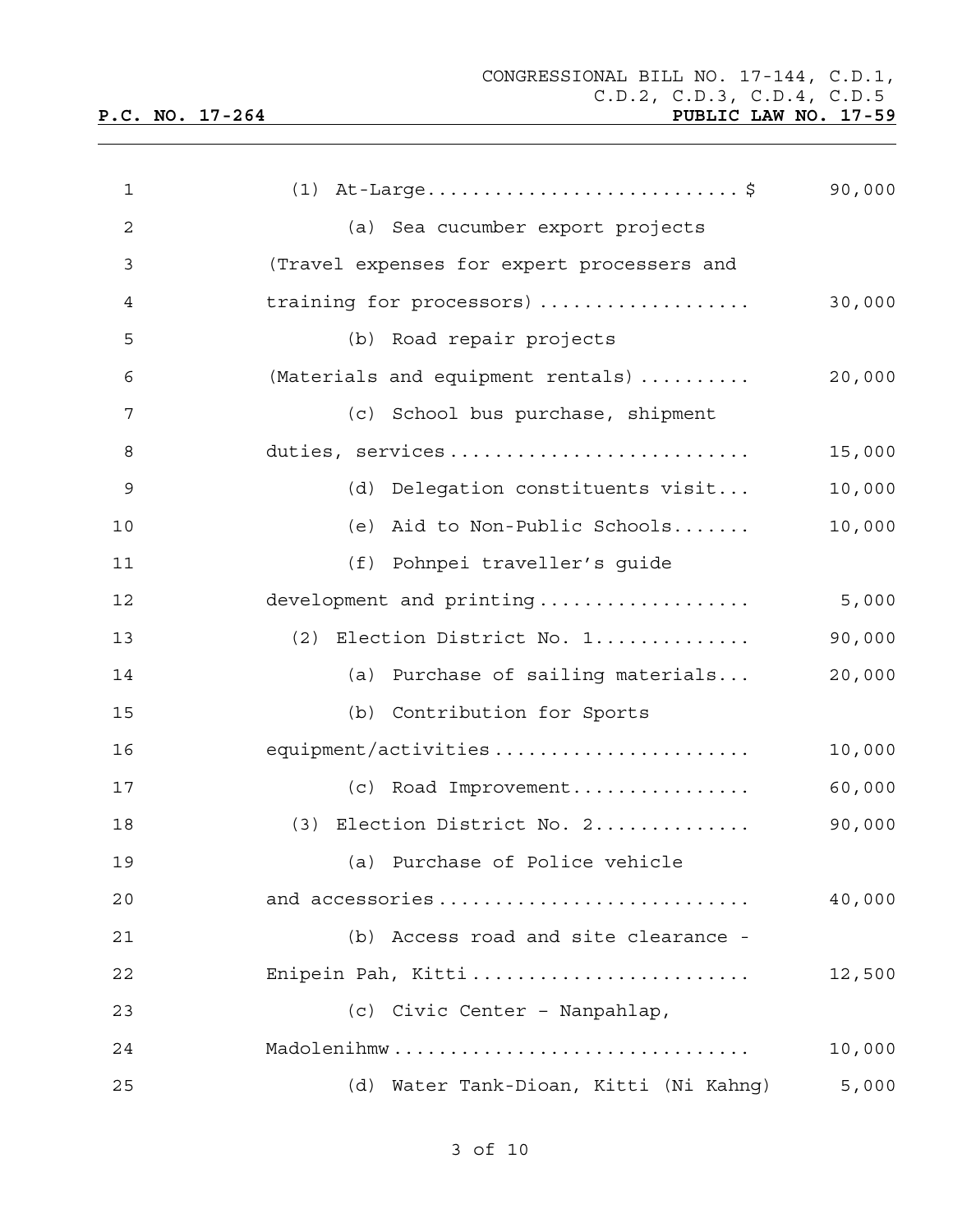| 1  | (e) Purchase of PVC pipes for Temwen                      |         |
|----|-----------------------------------------------------------|---------|
| 2  | and Tamoroi, Madolenihmw\$                                | 5,000   |
| 3  | (f) Students financial assistance                         | 5,000   |
| 4  | (g) Culvert bridge-Pahnsapw,                              |         |
| 5  | Madolenihmw                                               | 5,000   |
| 6  | (i) Sport facilities improvement-                         |         |
| 7  | Section 4, Madolenihmw                                    | 5,000   |
| 8  | (j) Administrative support, Election                      |         |
| 9  | District No. 2, Pohnpei State                             | 2,500   |
| 10 | (4) Election District No. 3                               | 90,000  |
| 11 | (a) Student financial assistance                          | 7,000   |
| 12 | (b) Medical referral assistance                           | 7,000   |
| 13 | (c) Community water projects                              | 15,000  |
| 14 | (d) Election District No. 3                               |         |
| 15 | administrative support                                    | 17,000  |
| 16 | (e) Road improvement/beautification.                      | 44,000  |
| 17 | Section 5. Of the sum of \$1,260,000 appropriated by this |         |
| 18 | act, \$540,000 is apportioned for Chuuk State for public  |         |
|    | 19 projects and social programs.                          |         |
| 20 | State of Chuuk                                            | 540,000 |
| 21 | $(1)$ At-Large                                            | 90,000  |
| 22 | (a) Roads/Bridges/Seawalls Improvement                    |         |
| 23 | and Beautification                                        | 35,000  |
| 24 | (b) Weno, Municipal Government                            |         |
| 25 | Election subsidy                                          | 5,000   |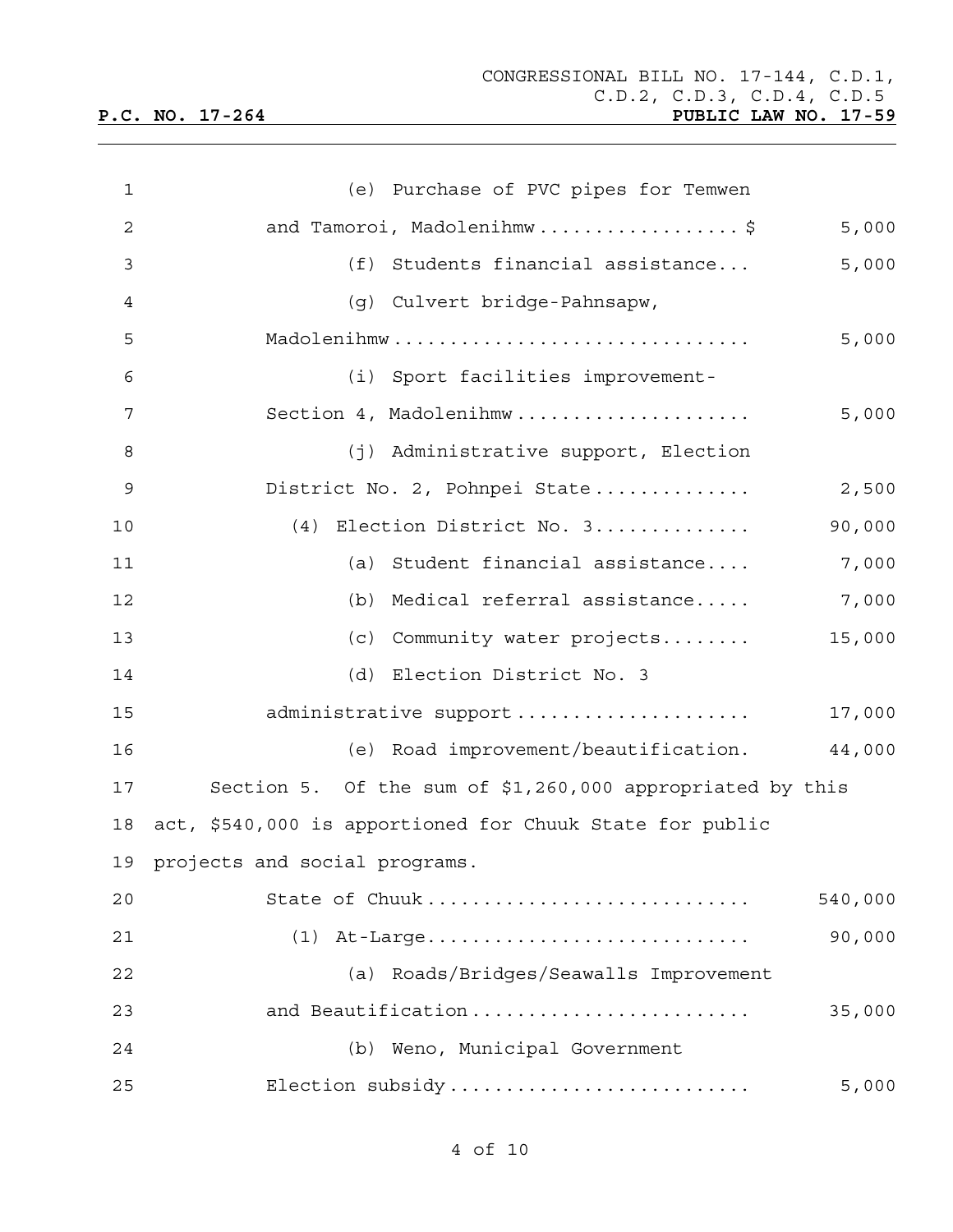| $\mathbf{1}$ | (c) Contributions to State, Municipal                      |
|--------------|------------------------------------------------------------|
| 2            | and Community Events/Activities/Program\$<br>16,000        |
| 3            | (d)<br>Mortlocks Goodwill Games                            |
| 4            | (Summer 2012) $subsidy$<br>5,000                           |
| 5            | (e) Contribution to Social Security                        |
| 6            | outstanding premium<br>3,000                               |
| 7            | (f) Reimbursement payment for                              |
| 8            | POL/Charters<br>10,000                                     |
| 9            | (g) Community Facilities and                               |
| 10           | Housing Subsidy<br>5,000                                   |
| 11           | Student financial assistance<br>(h)<br>6,000               |
| 12           | (i) Administrative Support/Legal                           |
| 13           | fees for At-Large, Chuuk State allottee<br>5,000           |
| 14           | Election District No. 1<br>90,000<br>(2)                   |
| 15           | (a) Solar/Communication/Health/                            |
| 16           | Sanitation projects<br>40,000                              |
| 17           | (b) Contributions to registered/                           |
| 18           | chartered association/repatriation of remain<br>15,000     |
| 19           | (c) Multipurpose public and community                      |
| 20           | facilities renovation and improvement<br>10,000            |
| 21           | Youth/Sport/School activities<br>(d)<br>10,000             |
| 22           | (e) Mortlock Islands Development                           |
| 23           | Authority's operation and administrative support<br>10,000 |
| 24           | (f) Contribution to municipal and                          |
| 25           | traditional special occasions<br>5,000                     |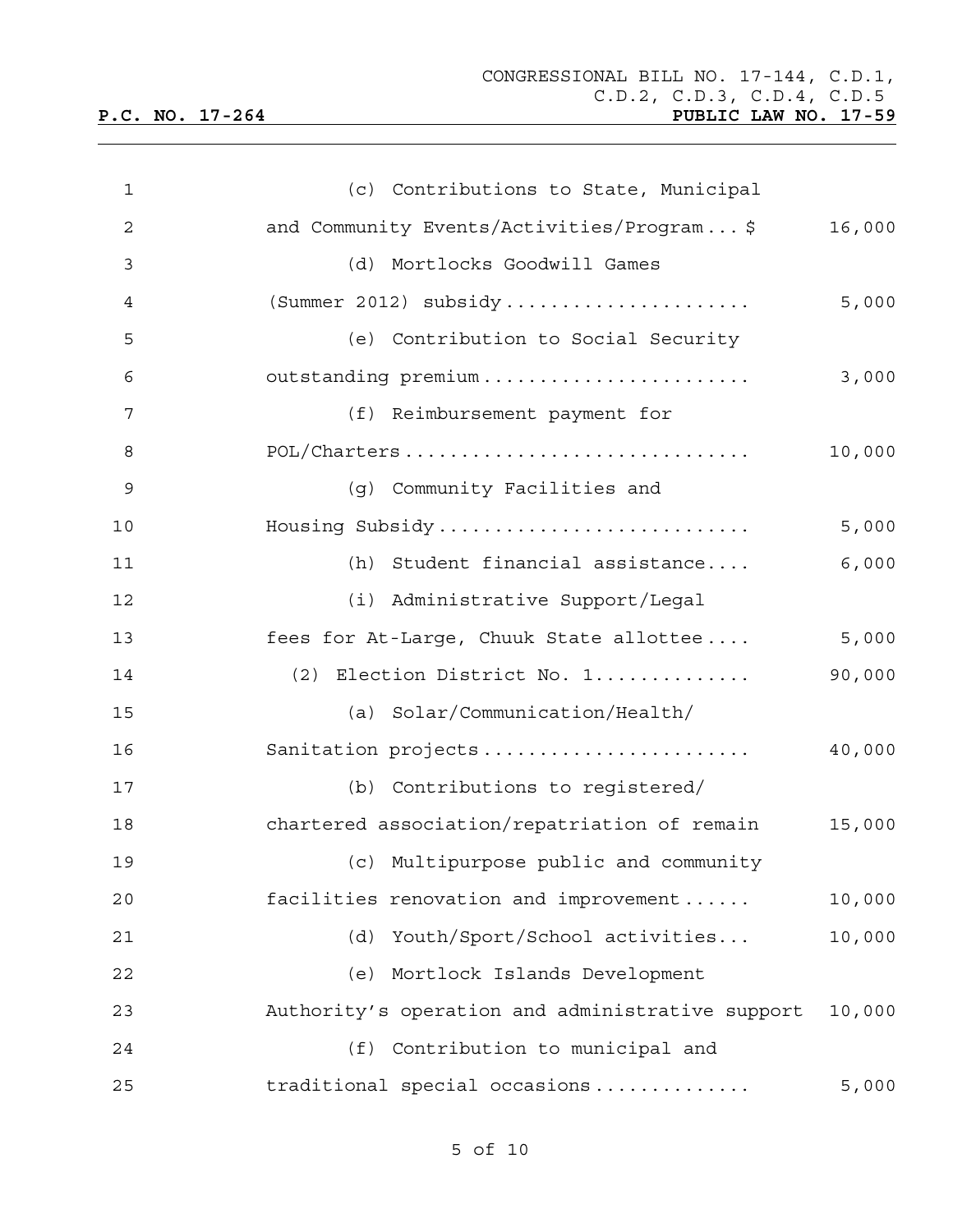| ___ | ⊥AW | ----<br>NO. | — <i>1</i> |
|-----|-----|-------------|------------|
|     |     |             |            |
|     |     |             |            |

| $\mathbf{1}$   | (3) Election District No. $2 \ldots \ldots \ldots$ | 90,000 |
|----------------|----------------------------------------------------|--------|
| $\overline{2}$ | (a) Students financial assistance                  | 10,000 |
| 3              | (b) Election District No. 2                        |        |
| 4              | leadership conference                              | 5,000  |
| 5              | (c) Chuuk Women Council outreach                   |        |
| 6              | programs in Election District No. 2                | 5,000  |
| 7              | (d) Youth Beautification Activities.               | 5,000  |
| 8              | (e) Community Water Systems Development/           |        |
| $\mathsf 9$    |                                                    | 25,000 |
| 10             | (f) Transportation need for                        |        |
| 11             | Election District No. 2                            | 20,000 |
| 12             | (g) Housing rehabilitation supplement              | 20,000 |
| 13             | (4) Election District No. 3                        | 90,000 |
| 14             | (a) Fishing Projects                               | 10,000 |
| 15             | (b) Farming Projects subsidy                       |        |
| 16             | for Macheweuchen/Fefen/Parem/Tsis                  | 5,000  |
| 17             | (c) Municipal Government subsidies                 |        |
| 18             | (i) Tonoas Municipal Government                    | 5,000  |
| 19             | (ii) Fefan Municipal Government.                   | 5,000  |
| 20             | (iii) Uman Municipal Government                    | 5,000  |
| 21             | (iv) Parem Municipal Government.                   | 2,500  |
| 22             | (v) Tsis Municipal Government                      | 2,500  |
| 23             | (d)<br>Transportation needs                        |        |
| 24             | (Communities/Students/Farmers)                     | 17,500 |
| 25             | Students financial assistance<br>(e)               | 5,000  |

6 of 10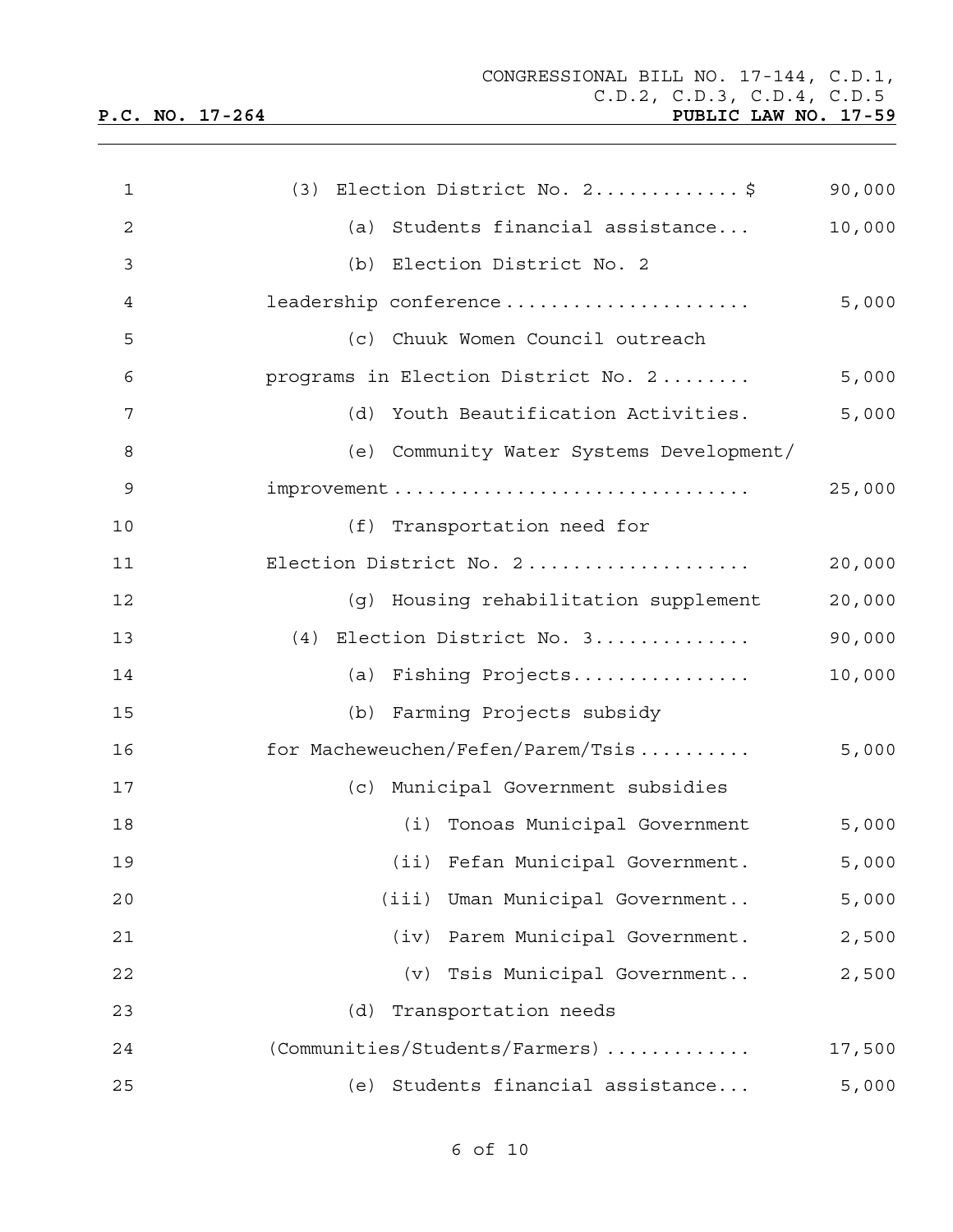| $\mathbf{1}$   | (f) Travel needs to Women conference         |        |
|----------------|----------------------------------------------|--------|
| $\overline{c}$ | in Kosrae State\$                            | 5,000  |
| 3              | (g) Business and Entrepreneurship subsidy    | 5,000  |
| 4              | (h) Contribution to Chuuk Museum projects    | 5,000  |
| 5              | (i) Outstanding payment for rental           |        |
| 6              | of CSCIP                                     | 5,000  |
| 7              | (j) Contribution to Non-Public               |        |
| 8              | School (POL and Utilities)                   | 2,000  |
| $\mathsf 9$    | (k) Tonoas Ice Maker Plant subsidy           | 500    |
| 10             | (i) Contribution to Senior                   |        |
| 11             | citizen/disable and handicap feeding program | 5,000  |
| 12             | $(j)$ Medical referral assistance            | 5,000  |
| 13             | (5) Election District No. 4                  | 90,000 |
| 14             | (a) Fishing projects                         | 25,000 |
| 15             | (b) Faichuk Development Authority            |        |
| 16             | (FDA) Administrative support subsidy         | 10,000 |
| 17             | (c) Youth activities and programs            | 10,000 |
| 18             | Municipal governments subsidy<br>(d)         | 20,000 |
| 19             | (e) Farming projects                         | 10,000 |
| 20             | Peeuchu Association<br>(f)                   | 5,000  |
| 21             | Road improvement and beautification<br>(q)   | 10,000 |
| 22             | Election District No. 5<br>(6)               | 90,000 |
| 23             | Fishing projects<br>(a)                      | 27,000 |
| 24             | Transportation needs<br>(b)                  |        |
| 25             | and reimbursements                           | 15,000 |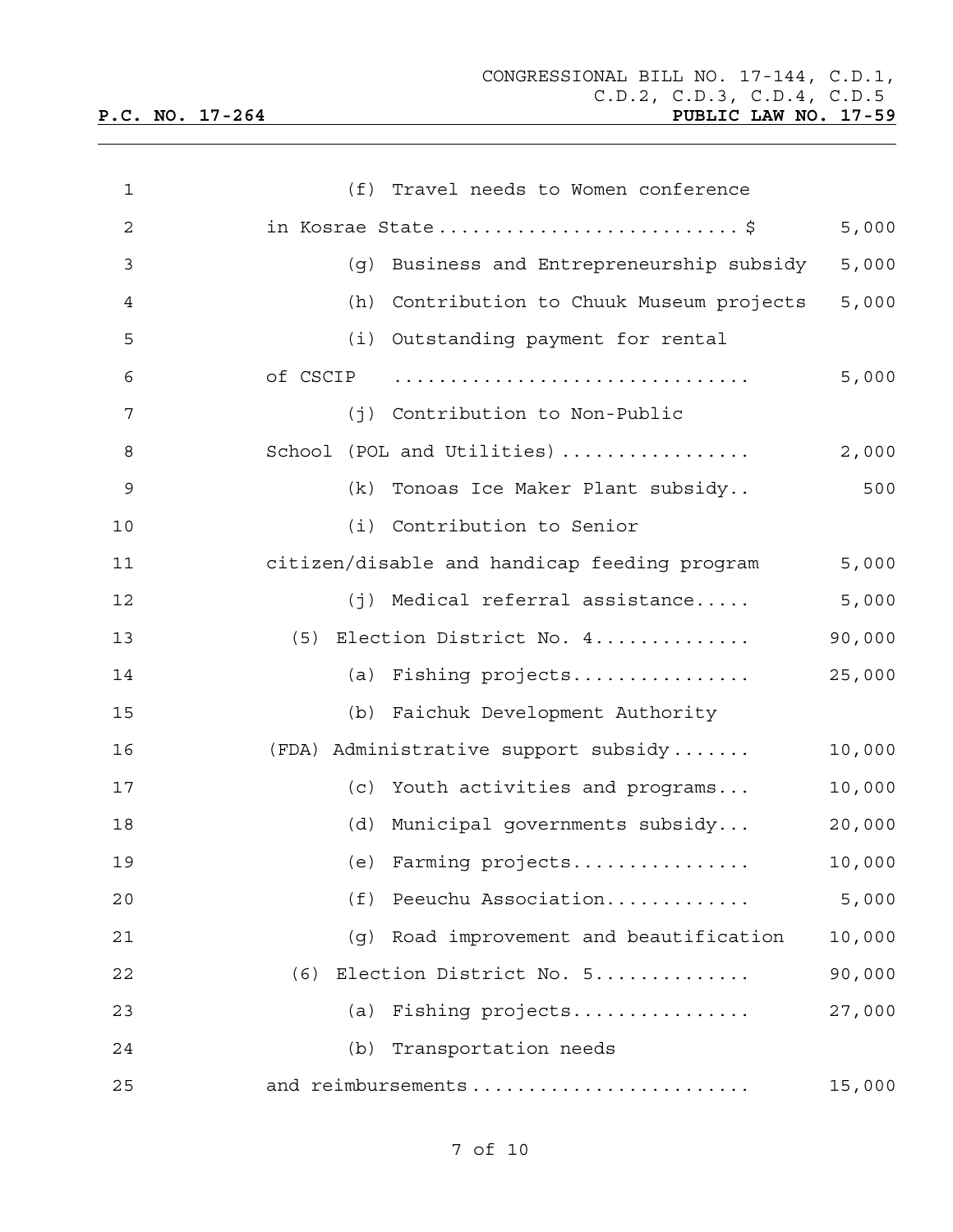| $\mathbf{1}$    | (c) Administrative support-Election                             |
|-----------------|-----------------------------------------------------------------|
| 2               | District No. 5, Chuuk State\$<br>20,000                         |
| 3               | Farming projects<br>8,000<br>(d)                                |
| 4               | Pollap Jubilee celebration<br>10,000<br>(e)                     |
| 5               | (f) Reimbursement payment for outstanding                       |
| 6               | past obligation<br>2,000                                        |
| 7               | 5,000<br>$(q)$ CSCIP                                            |
| 8               | (h) Murilo Constitutional day celebration<br>3,000              |
| 9               | Section 6. Allotment and management of funds and lapse          |
| 10              | date. All funds appropriated by this act shall be allotted,     |
| 11              | managed, administered and accounted for in accordance with      |
| 12 <sub>2</sub> | applicable laws, including, but not limited to, the Financial   |
| 13              | Management Act of 1979. The allottee shall be responsible for   |
| 14              | ensuring that these funds, or so much thereof as may be         |
| 15              | necessary, are used solely for the purpose specified in this    |
| 16              | act, and that no obligations are incurred in excess of the sum  |
| 17              | appropriated. The allottee of the funds appropriated under      |
| 18              | section 2 of this act shall be the Governor of Yap State,       |
| 19              | EXCEPT that the allottee of funds appropriated under subsection |
| 20              | 2(a) shall be the President of the Federated States of          |
| 21              | Micronesia or his designee and the allottee of funds            |
| 22              | appropriated under subsection $2(c)$ shall be the President of  |
| 23              | COM-FSM or his designee. The allottee of funds appropriated     |
| 24              | under sections 3 and 4 of this act shall be the President of    |
| 25              | the Federated States of Micronesia or his designee, EXCEPT that |

8 of 10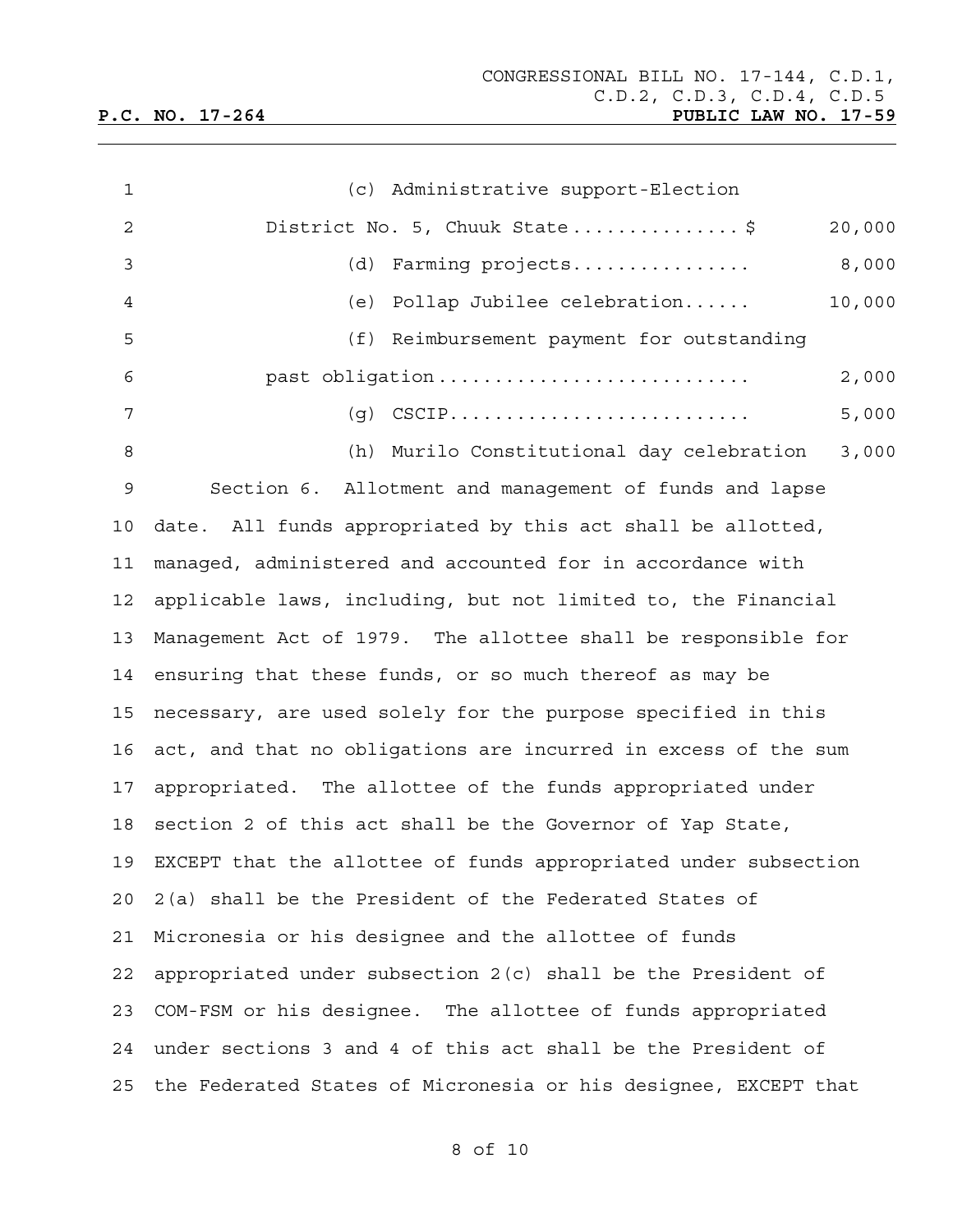1 the allottee of funds appropriated under subsection 3(a) of 2 this act shall be the Mayor of Lelu Municipal Government or his 3 designee. The allottee of funds appropriated under subsections 4 5(1) and 5(6) of this act shall be the Governor of Chuuk State 5 or his designee; EXCEPT that the allottee of funds appropriated 6 under subsection 5(6)(g) shall be the Executive Director of the 7 Chuuk State Commission on Improvement Project, the allottee of 8 funds appropriated under subsection 5(2) of section 5 of this 9 act shall be the Mortlock Islands Development Authority; the 10 allottee of funds appropriated under subsection 5(3) of section 11 5 of this act shall be the Executive Director of the Northern 12 Namoneas Social and Economic Development Authority; the 13 allottee of funds appropriated under subsections 5(4) and 5(5) 14 of section 5 of this act shall be the Chuuk State Commission on 15 Improvement Projects (CSCIP). The authority of the allottee to 16 obligate funds appropriated by this act shall lapse on 17 September 30, 2014. 18 19 20 21

- 22
- 23
- 24
- 25